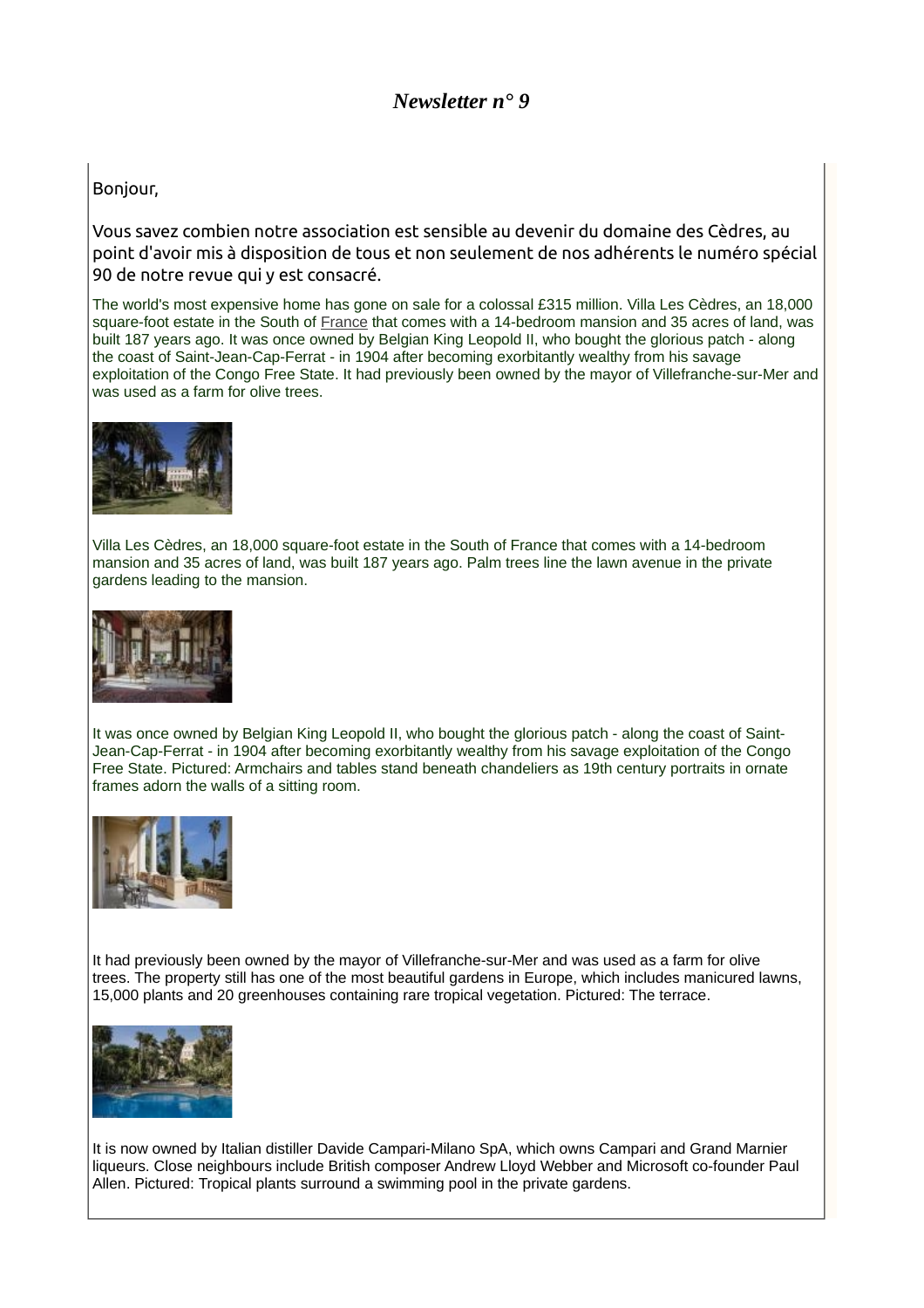

The opulent habitation was acquired by the Marnier-Lapostolle family in 1924 and owned by them for over 80 years. Pictured: The luxurious interior.



Its garden is thought to have been used to grow the unique oranges that flavoured Grand Marnier. Pictured: The coastline and Mediterranean Sea are seen beyond the private gardens



Amazonian lily pads rest on the man-made pond in the botanical gardens. In 2016, Campari bought the Marnier parents company, Société des Produits Marnier Lapostolle, and almost immediately put the estate on the market.

The property still has one of the most beautiful gardens in Europe, which includes manicured lawns, 15,000 plants and 20 greenhouses containing rare tropical vegetation. The palatial home even features a ballroom, an Olympic-size swimming pool and stables for up to 30 horses. Close neighbours include British composer Andrew Lloyd Webber and Microsoft co-founder Paul Allen. It is now owned by Italian distiller Davide Campari-Milano SpA, which owns Campari and Grand Marnier liqueurs.

The opulent habitation was acquired by the Marnier-Lapostolle family in 1924 and owned by them for over 80 years. Its garden is thought to have been used to grow the unique oranges that flavoured Grand Marnier. In 2016, Campari bought the Marnier parents company, Société des Produits Marnier Lapostolle, and almost immediately put the estate on the market. It has previously been spoken of as being worth £900million, but Fabio Di Fede - the managing director of Société des Produits Marnier Lapostolle - told [Bloomberg t](https://www.bloomberg.com/news/features/2017-10-12/look-inside-villa-les-cedres-the-most-expensive-house-for-sale-now)hat price tag is 'absurd rumour and folly'.



It has previously been spoken of as being worth £900million, but Fabio Di Fede - the managing director of Société des Produits Marnier Lapostolle - said that price tag is 'absurd rumour and folly'. Pictured: Marble urns and benches decorate the lawn.